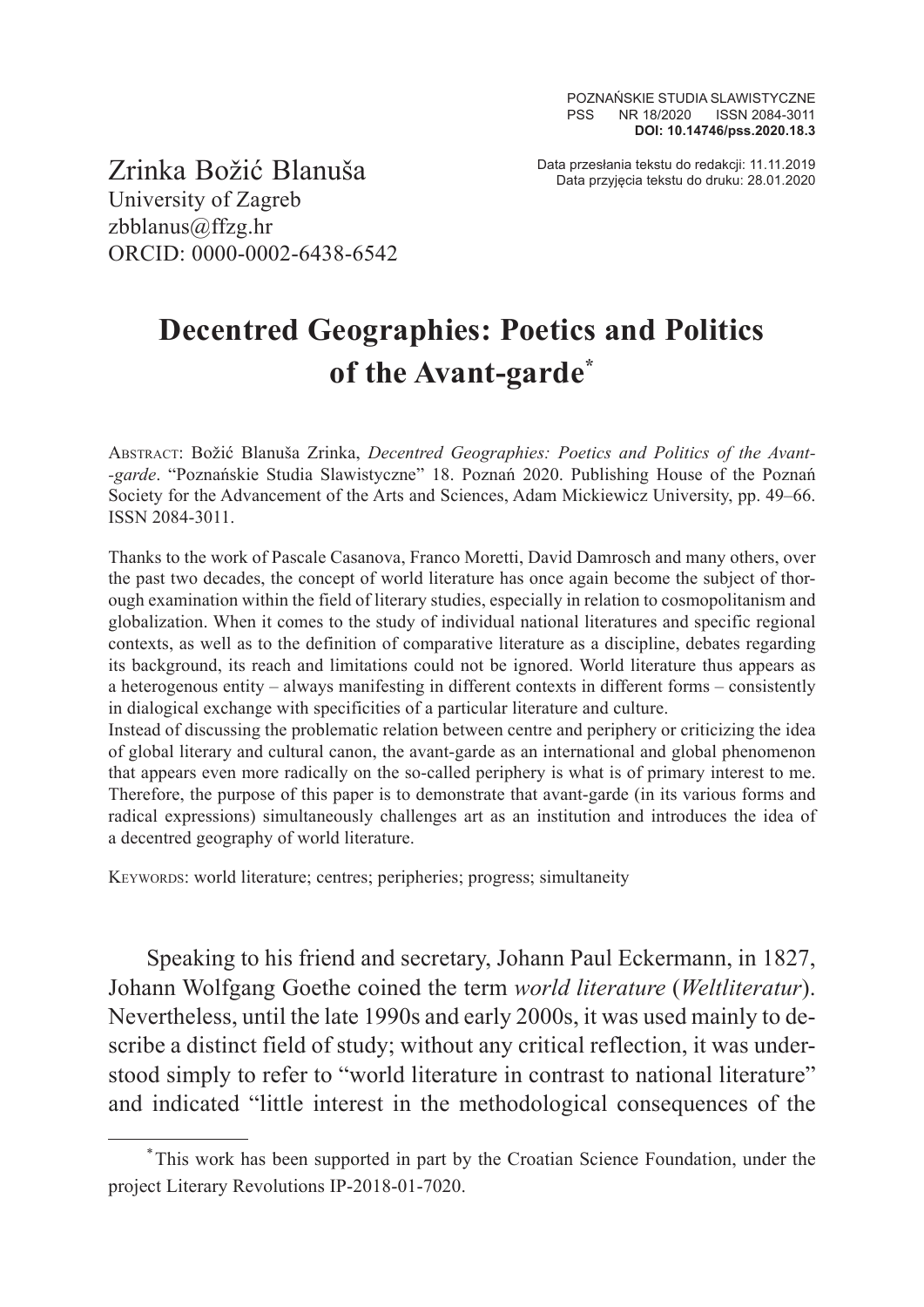subject" (Rosendahl Thomsen, 2008, 15). According to David Damrosch (2003b, 1), "the term crystallized both a literary perspective and a new cultural awareness, a sense of an arising global modernity, whose epoch [...] we now inhabit." However, the term, Damrosch admits, was from its very inception elusive: "What does it really mean to speak of a 'world literature'? Which literature, whose world?" Indeed, Goethe never attempted to provide a coherent definition of the term. Beside famous conversations with Eckermann, it has mainly appeared in his subsequently published letters, aphorisms and diary entries.<sup>1</sup> Rosendahl Thomsen (2008, 11–12) has interpreted Goethe's proclamation that "the epoch of world literature is at hand, and everyone must strive to hasten its approach" to be an expression of his "longing for a larger context that takes his authorship out of its German confines and into a sphere that needed to be defined in order to be discovered, and to see the writer's work not as borrowing from other literature, but as belonging to it." World literature, Damrosch (2003b, 5) insists, "is not an infinite, ungraspable canon of works" and "it is not at all fated to disintegrate into the conflicting multiplicity of separate national traditions." One has to agree with Franco Moretti (2000, 55) when he claims that world literature "cannot be literature, bigger; what we are already doing, just more of it." Rather, it is a distinct concept that requires completely different categories. In addition, he explains:

I will borrow this initial hypothesis from the world-system school of economic history, for which international capitalism is a system that is simultaneously *one* and *unequal*: with a core, and a periphery (and a semi periphery) that are bound together in a relationship of growing inequality. One, and unequal: *one* literature (*Weltliteratur,* singular, as inter-related literatures); but a system which is different from what Goethe and Marx had hoped for, because it's profoundly unequal (Moretti, 2000, 55).

<sup>&</sup>lt;sup>1</sup>Referring to the period of almost ten years between the introduction of the term in 1927 and the publication of *Gespräche mit Goethe* in 1936, Pizer (2012, 3) explains: "because in 1827 the suppression of nationalist sentiments in the German states resulting from the decrees of the 1815 Congress of Vienna was still quite effective, while by 1836 such sentiments were flaming anew and efforts to stamp them out were becoming increasingly futile. The political atmosphere created by repressive *ancien regime* policies in 1820s Germany and in Europe as a whole. It is important to keep this circumstance in mind in order to understand both the most significant principles Goethe intended to convey with this term, and its seminal importance for present-day debates on literary globalization."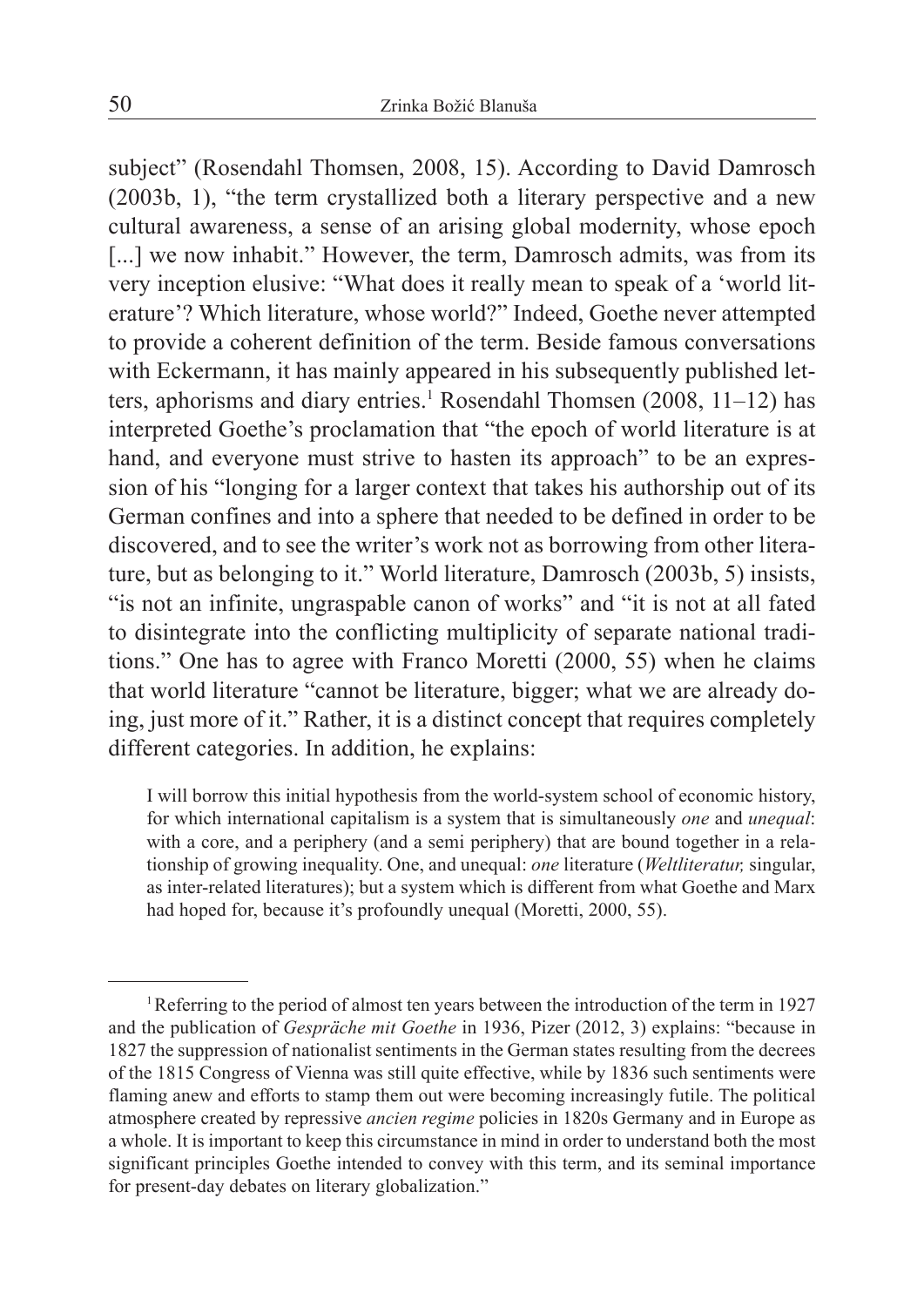For him, "*one* and *unequal*" means that the fate of a peripheral culture depends on the dynamics of a larger, more influential "culture (from the core) that completely ignores it" (Moretti, 2000, 55; follow Even-Zohar, 1990, 54–62). Speaking about peripheries within the context of world lit-

erature, one has to keep in mind that the binary core/periphery (or centre/periphery) concept was applied in the 1960s by scholars (political economists and sociologists) who "challenged dominant views of development as synonymous with economic growth" (Petrusewicz, 2019, 17). As Petrusewicz (2019, 18) explains: "The full implications of the 'core'/ 'periphery' relationship can only be observed in an integrated world economy, integration that started with the onset of the modern world-system and reached its apex in the late nineteenth century."<sup>2</sup> On the other hand, Terlouw (2003, 71) argues that the introduction of the concept of semi periphery was a step forward in the analysis of global inequalities: "An extra category does more justice to the complex spatial inequalities than a simple core-periphery dichotomy." This is why the concept of semi periphery, as category characterized by its specific in-betweenness, has been introduced by Immanuel Wallerstein:<sup>3</sup> "Looking at the world economy as a whole, some states are clearly 'in-between' in the core-periphery structure, in that they house within their borders [...] both peripheral processes in relation to core states and core-like processes in relation to adjacent peripheral states" (Hopkins according to Klobucka, 1997, 121). It is not a descriptive category, but "an analytical instrument to study change" (Terlouw, 2003, 71–72) and it "improves the understanding of the changing spatial organization within the world-system." In her influential study, *The World Republic of Letters* (*La République mondiale des Lettres*), Pascale Casanova, referring to Fernand Braudel (1992), describes the established literary map of Europe as a consequence of "the unequal structure [...] of

<sup>2</sup>Petrusewicz (2019, 18) continues: "Only then, in parallel with the new imperialism, was the dogmatic view of development as a unique progressive process consolidated. Until then, across the world, different paths of development were envisaged, and none of them yet perceived as inherently core or peripheral."

<sup>3</sup>*The Modern World-System*, vol. I: *Capitalist Agriculture and the Origins of the European World-Economy in the Sixteenth Century* (1974); vol. II: *Mercantilism and the Consolidation of the European World-Economy, 1600–1750* (1980); vol. III: *The Second Great Expansion of the Capitalist World-Economy, 1730–1840's* (1989); vol. IV: *Centrist Liberalism Triumphant, 1789–1914* (2011).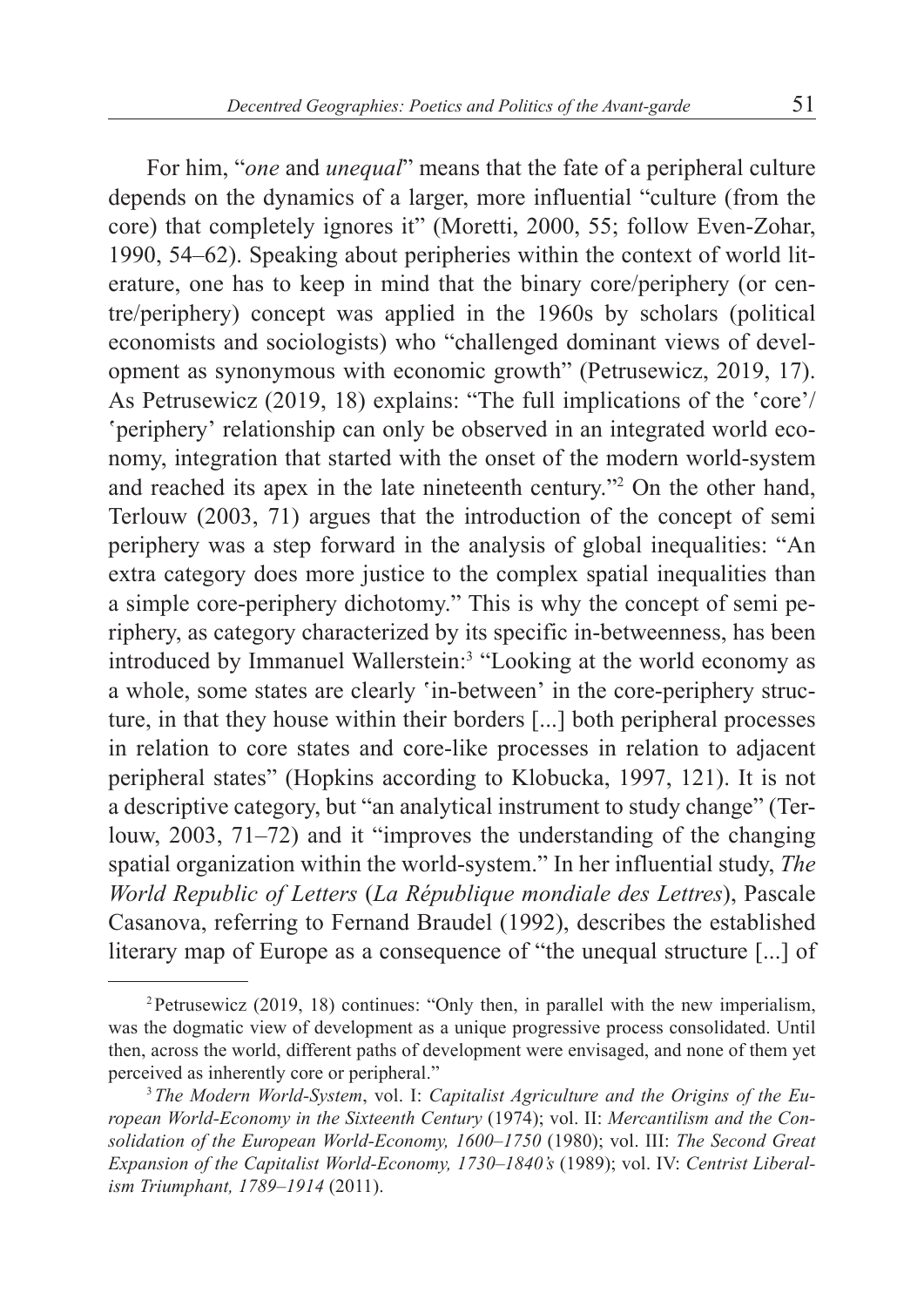literary space, the uneven distribution of resources among national literary spaces" (Casanova, 2004, 83). These spaces, thus, "slowly establish hierarchies and relations of dependency that over time create a complex and durable design" and consequently there emerges "a relatively unified space characterized by the opposition between the great national literary spaces, which are also the oldest [...] and those literary spaces that have more recently appeared and that are poor by comparison." According to Casanova, since the oldest literary spaces do not need any justification in national political space, they are the most autonomous and primarily devoted just to literature without any other purpose or goal. As she explains:

Literary space translates political and national issues into its own terms – aesthetic, formal, narrative, poetic – and at once affirms and denies them. Though it is not altogether free from political domination, literature has its own ways and means of asserting a measure of independence; of constituting itself as a distinct world in opposition to the nation and nationalism, a world in which external concerns appear only in refracted form, transformed and reinterpreted in literary terms and with literary instruments. In the most autonomous countries, then, literature cannot be reduced to political interests or used to suit national purposes. It is in these countries that the independent laws of literature are invented, and that the extraordinary and improbable construction of what may properly be referred to as autonomous international space of literature is carried out (Casanova, 2004, 86).

This process of emancipation from national context and national politics, Casanova claims, was crucial for Paris to become the literary capital of the world in the nineteenth century, gravitated to by writers from different parts of the world who aspired to artistic autonomy.

When Moretti, taking into account the problem of inequalities, argues for different categories in the study of world literature, he introduces the concept of *distant reading*, "where distance [...] *is a condition of knowledge*," that makes possible a focus on "units that are much smaller or much larger than the text: devices, themes, tropes – or genres and systems" (Moretti, 2000, 57). For him, the loss of meaning – even of the text itself – sustained in the attempt to grasp and understand the system in its entirety is not an unsurmountable problem. This is why Jonathan Arac (2002) criticizes the project of "Conjectures" as "Formalism without close-reading" (v. Moretti, 2013, 118), or why Damrosch (2003a, 518), with some concern, asks: "are students of world literature really going to have to leave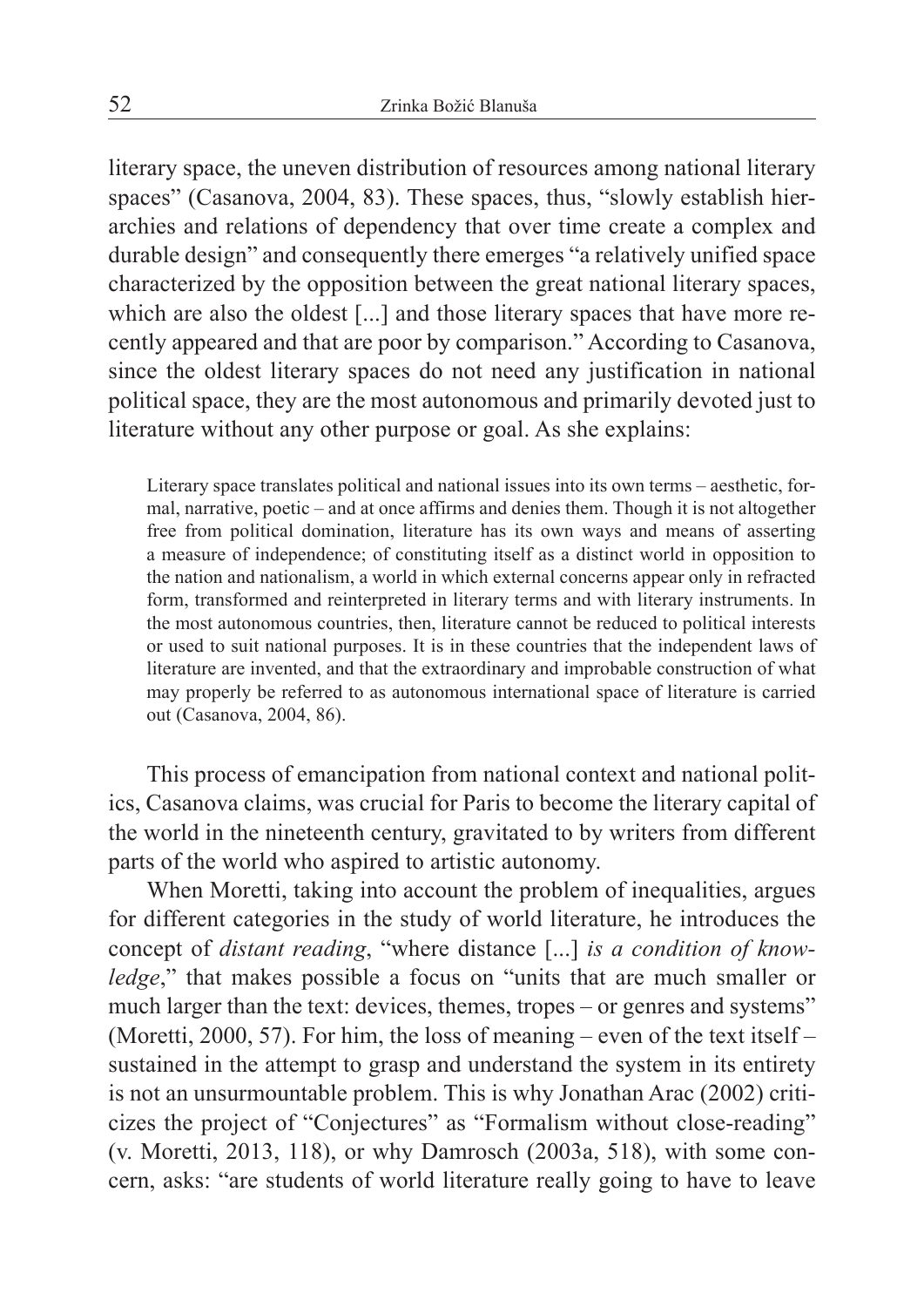the analysis of actual works to specialists in national literatures?" Moretti (2013, 118) admits to the partial adoption of formalism, but promises to highlight the details and not let them be erased by models and schemes. In his view, "the trouble with close reading (in all its incarnations, from the new criticism to deconstruction) is that it necessarily depends on an extremely small canon" (Moretti, 2000, 57). As Rosendahl Thomsen (2012, 141) further explains: "By looking narrowly and somewhat unsystematically, as most close readers do, they are bound to miss something in terms of contexts, the risks of presenting what was typical of the time as something unique, and a backdrop of small differences that can help to explain why certain works fare better than others in the international system and in literary history." This is why Moretti (2000, 57) argues that close reading cannot fulfil the task of transcending the canon: "It is not designed to do it, it's designed to do the opposite" In fact, he adds, "it is a theological exercise – very solemn treatment of very few texts taken very seriously – whereas what we really need is a little pact with the devil: we know how to read texts, now let's learn how *not* to read them."

Any departure from the core/periphery or centre/periphery dichotomy of world literature presupposes some kind of literary geography: "an active force, that pervades the literary field and shapes it in depth" (Moretti, 1998, 3). Literary geography relies on maps and maps allow us to see relations and connections that would otherwise remain unnoticed. As an analytical tool "worth a thousand words," Moretti (1998, 3) explains, a map is able to "dissect the text in an unusual way," enabling us to appreciate a wider perspective. Even more importantly, mapping a literary phenomenon is just the beginning of geographical work which generates, according to Moretti (1998, 7), "the most challenging part of the whole enterprise: one looks at the map, and *thinks.*" One thinks about relations, distances, influences, domination, resistance, different dynamics, various contexts, models, structures, systems, rules and exceptions.

Power relations within literary space are not permanent; inequalities within the system generate constant struggles and rebellions. Heroes of Casanova's account, according to Rosendahl Thomsen (2008, 18), "are writers who change the system from the periphery" while simultaneously remaining "dependent on the centres of the international literary space." In his view, she has introduced the concept *the Greenwich Meridian of*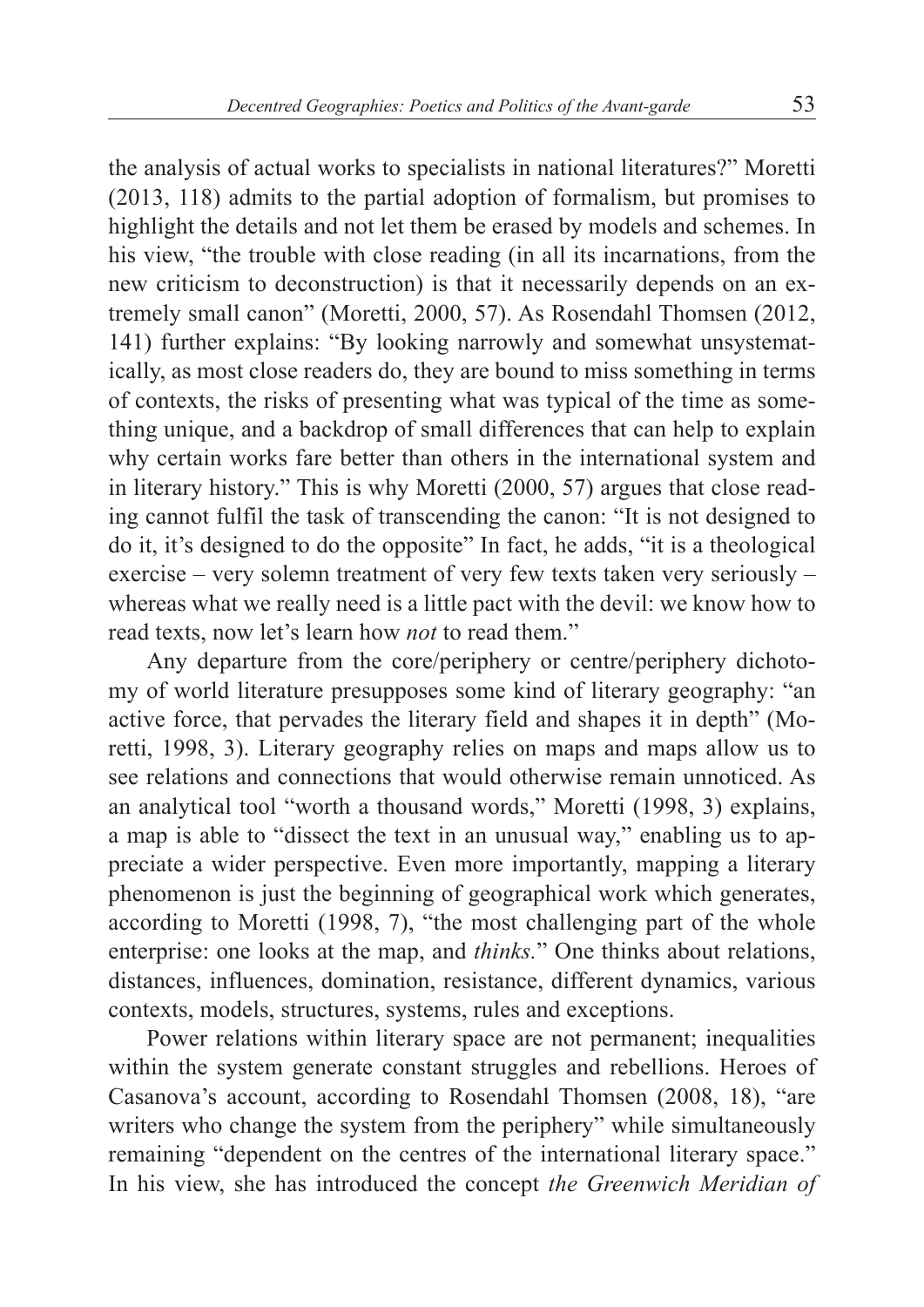*Literature* as a "clever metaphor borrowed from synchronization of the clocks of the world, which run differently, but are all set by the same standard" (Rosendahl Thomsen, 2008, 17). So, if that is the case, if rebels are our heroes, what about the avant-garde? How are we to understand the almost simultaneous appearance of different avant-garde groups, each with their specific programmes, in various places, centres and peripheries, in completely different contexts? How can we explain their impact on the system of world literature or, to be more precise, how can we draw a geographical map of the avant-garde?

World literature, according to Rosendahl Thomsen (2008, 26), "is usually envisioned in spatial terms, but there are important temporal dimensions to world literature that affect the ways in which world literature can be comprehended." Therefore, world literature as a paradigm, as well as a field of study, requires an elaborate concept of temporality that will lead "to very different ideas of world literature, and present alternate conditions for research, criticism and teaching." By introducing temporality, instead of focusing exclusively on the Eurocentrism of world literature (in terms of core/periphery dichotomy), I propose to a certain extent different understanding of the geopolitical impact of various avant-gardes on the system of world literature. This means also that mapping the avant-garde would require considering its specific temporality. Indeed, the avant-garde has often been defined as a more radical and advanced form of modernism, characterized by its explicit political impulse. This may be partially attributed to the etymology of the term:<sup>4</sup> "Originally a military word, used to designate the advance corps of an army," it is a name of a small group whose members conceived themselves as being "advanced" in relation to the majority of their contemporaries, one step closer to a utopia that lay in

<sup>4</sup>According to Szabolcsi (1971, 49): "Originally it was used in a military sense and the first journal so named is a military one from the period of the French Revolution, launched in 1794. As a political term it seems to appear around 1830 in Republican circles and among the opposition of the monarchy in general. It becomes more popular in Utopian Socialist terminology; the Saint-Simonite Emile Barrault is probably the first who uses it in 1830, then around 1845 it appears in the works of G. D. Laverdant, disciple of Fourier, and about the same time Proudhon's writings, too, already as a label for social progress, for socialist ideas and the collective efforts of artists. By the second half of the century the 'avant-garde' becomes part of the stock phraseology of politics; in France between 1880 and 1910 countless newspapers, periodicals and publications bear it as a title, and its novelty is worn off in political slang."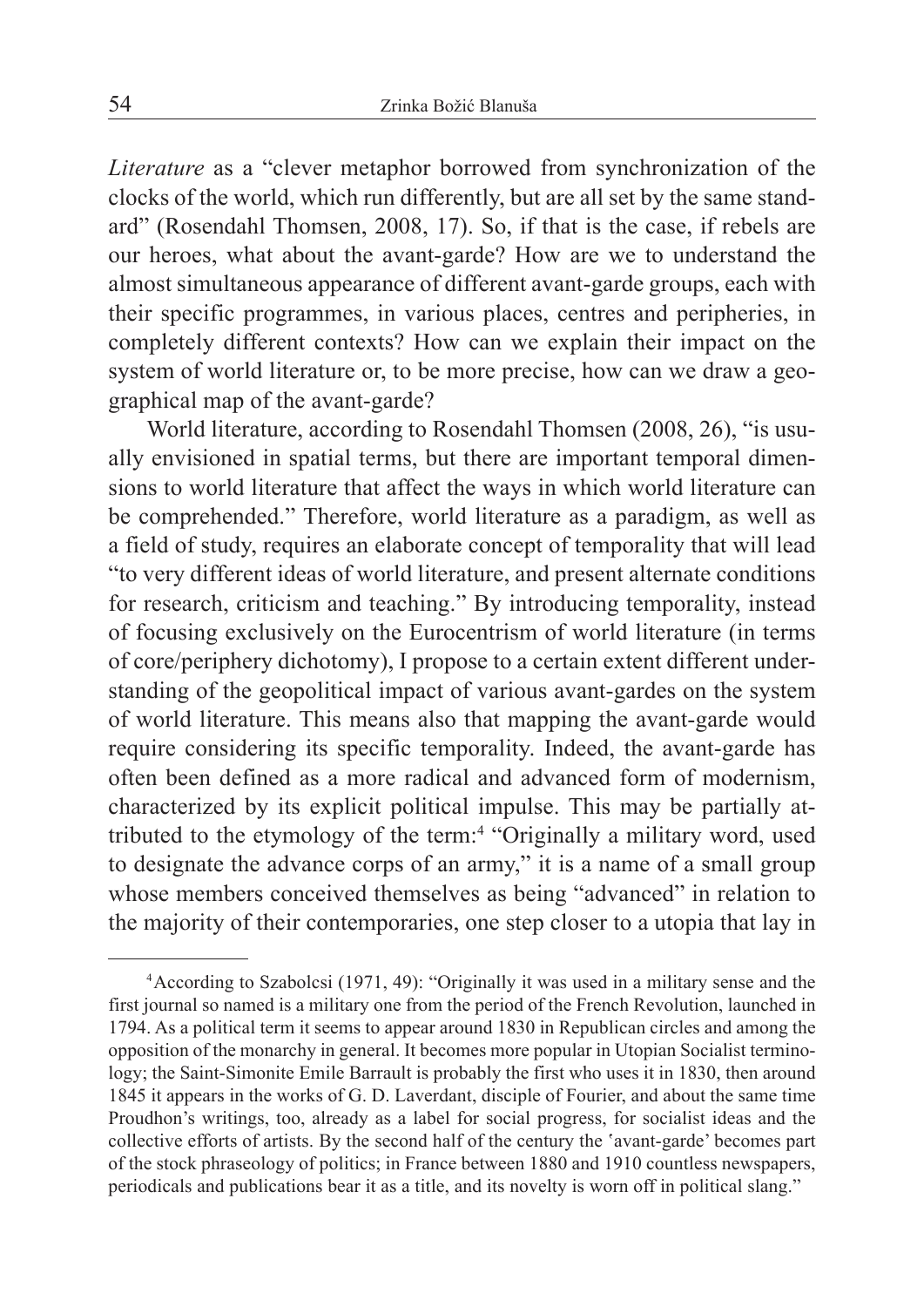the future but whose realization was already under way" (Puchner, 2005, 77). This means that there is an intrinsic understanding of temporality embedded in the concept of avant-garde. Accordingly, it departs from the idea that there is, as Puchner (2005, 77) writes, "a unified historical axis along which humanity moves, some being ahead and some being behind, the axis of progress that would soon be internalized by the manifesto." This intrinsic temporality of the avant-garde is, in fact, an expression of, what Reinhart Koselleck – in his influential study *Futures Past: On the Semantics of Historical Time* (*Vergangene Zukunft. Zur Semantik geschichtlicher Zeiten*, 1979) – defines as a specific experience of historical time (*geschichtliche Zeit*), "a concept that emerged during the eighteenth century and gave rise to several new historical concepts, including progress" (Doorman, 2003, 22). In Koselleck's view, the gradual disintegration that resulted in a definitive rejection of Christian apocalyptic thought was a crucial change in the prevailing experience of history. In other words, "While doubts arose about the day of Judgement as the end of worldly history, a linear sense of time with an open future began to gain ground" (Doorman, 2003, 22). With the advent of these new attitudes concerning the future, time lost its static character: "acceleration and deceleration, and with them the possibility of influencing more global historical processes, could now be conceived of" (Doorman, 2003, 22). This is what enabled the new idea of progress and acceleration: once understood in eschatological terms, it gradually became "a call for an earthly future" (Doorman, 2003, 22), a goal that could actually be achieved. This belief was an important part of the new experience of historical time. In Doorman's opinion, Koselleck's concept of *contemporaneity of the noncontemporaneous* (*Gleichzeitigkeit der Ungleichzeitigen*), was an important aspect of this new conceptualization of temporality: "The dynamic of similar developments taking place in different tempos, that is, of non-contemporaneous developments taking place in the same period" (Doorman, 2003, 23). For Koselleck (2004, 95), *contemporaneity of the noncontemporaneous*<sup>5</sup> is one of three modes of temporal experience (beside *irreversibility of events* and *repeatability of* 

<sup>5</sup>According to Koselleck (2004, 95): "A differential classification of historical sequences is contained in the same naturalistic chronology. Within this temporal refraction is contained a diversity of temporal strata which are of varying duration, according to the agents or circumstances in question, and which are to be measured against each other."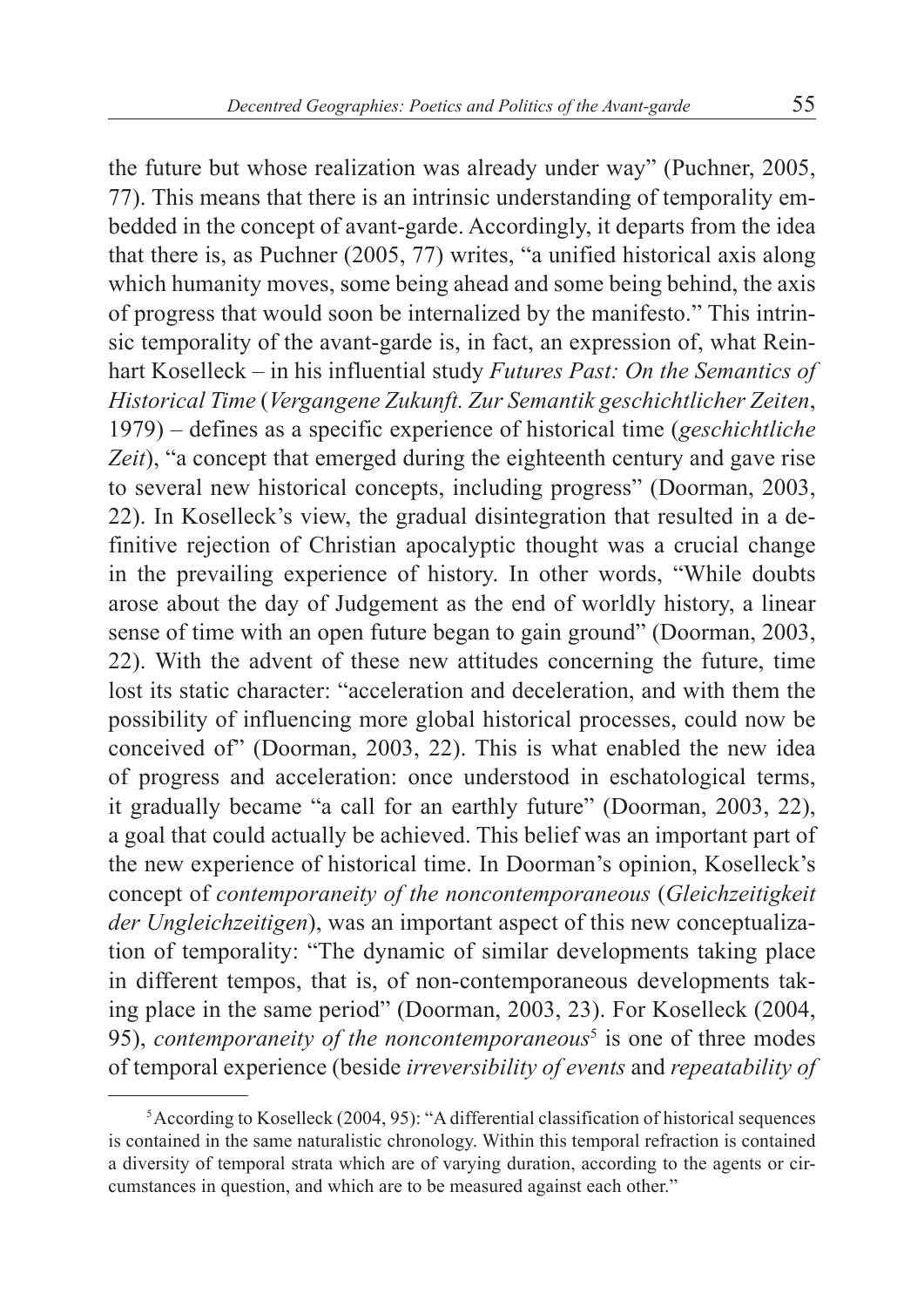*events*) and one of the three formal criteria from which, when combined, "it is possible to deduce conceptually progress, decadence, acceleration, or delay." As "a result of overseas expansion," it gradually "became a basic framework for the progressive construction of a world history increasingly unified since eighteenth century" (Koselleck, 2004, 246). In fact, the term *progress* (in the form of a collective singular) was introduced "opening up all domains of life with questions of 'earlier than,' or 'later than,' not just 'before' and 'after'" (Koselleck, 2004, 246). The self-perception of being ahead of one's time has been expressed by the Encyclopaedists (in relation to the unenlightened and uneducated masses), by Friedrich Schlegel (who was concerned about different levels of intellectual and moral development), Kant (discussing the discrepancy between civilization and morality) and – in the most dramatic way – by the avant-garde.

This means that the concept of progress and avant-garde are closely connected, even inseparable. One possible explanation of this relation and an interesting insight to avant-garde's contribution to art history has been provided by Peter Bürger. His *Theory of the Avant-garde* (*Theorie der Avantgarde*, 1974) was the first major study of this movement, defining the avant-garde "with regard to certain changes in the perception of the *social* functions of art" (Murphy, 2004, 5). According to John Roberts (2015, 1), "the avant-garde in its revolutionary forms produced a profound shift in expectations about art that coincided with the demise of traditional bourgeois modes of aesthetic judgement." Referring to Kant's notion of the aesthetic (as a position between sensuousness and reason) and his definition of taste (as free and disinterested), Bürger (1984, 46) emphasizes:

*the autonomy of art* is a category of bourgeois society. It permits the description of art's detachment from the context of practical life as a historical development – that among the members of those classes which, at least at times, are free from the pressures of the need for survival, a sensuousness could evolve that was not part of any mean-ends relationships.

[...] this detachment of art from practical contexts is a *historical process*, i.e., that it is socially conditioned.

[...] The relative dissociation of the work of art from the praxis of life in bourgeois society thus becomes transformed into the (erroneous) idea that the work of art is totally independent of society. In the strict meaning of the term, 'autonomy' is thus an ideological category that joins an element of truth (the apartness of art from the praxis of life) and an element of untruth (the hypostatization of this fact, which is a result of historical development as the 'essence' of art).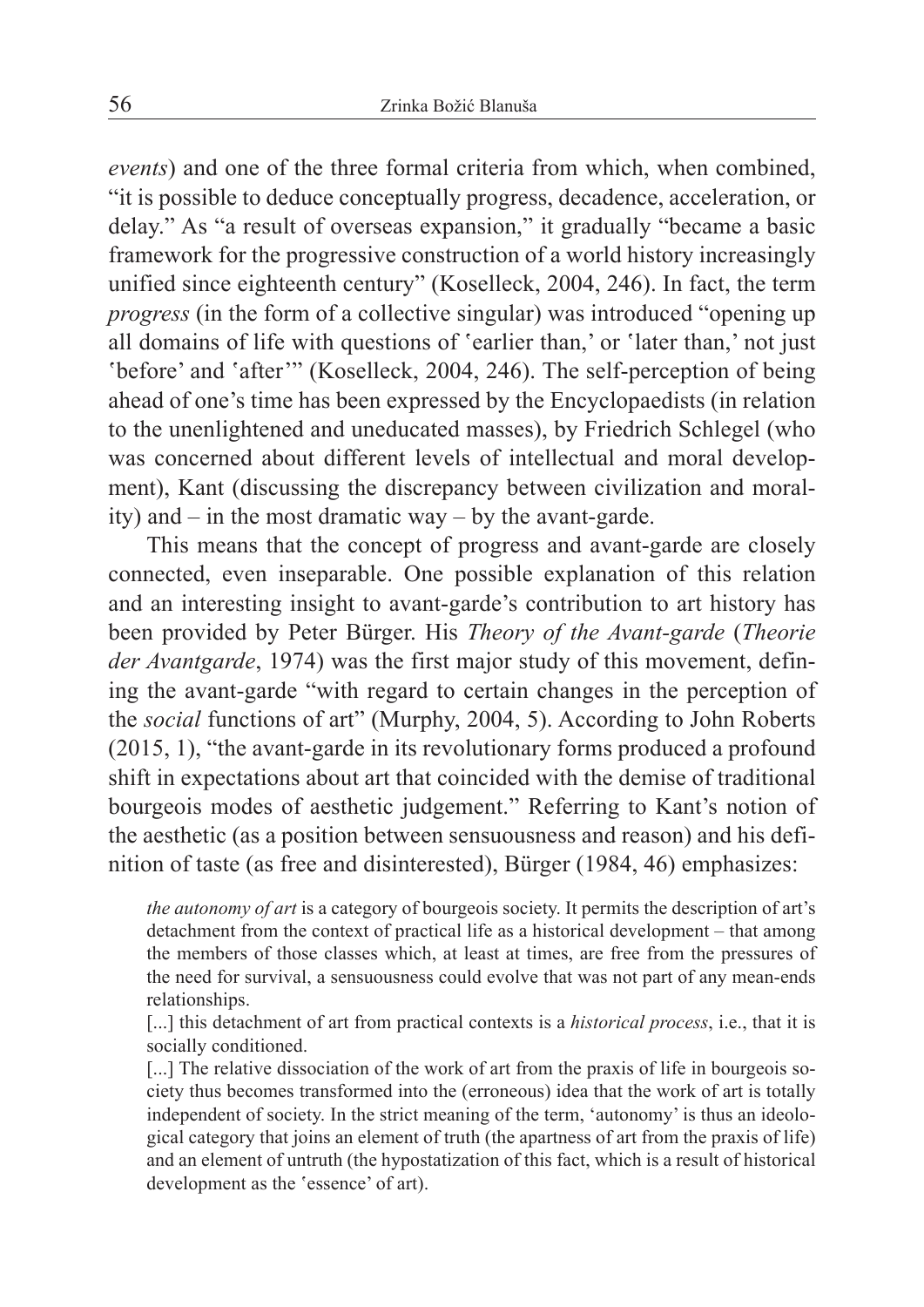So, in other words, avant-garde is (and this is Bürger's major contribution) challenging the status – and the prevailing understanding of the function – of art in bourgeois society; it is not an attack on earlier styles or previous forms, it is not an expression of a demand to make art practical once again and it is not a departure from the content of individual works. Aestheticism, as Bürger reminds us, is characterized by a definite distance from the praxis of everyday life and based on a pragmatic means-ends rationality. The aim of the avant-garde is not "to integrate art into *this* praxis." In Bürger's (1984, 49–50) words, the avant-gardists:

assent to the aestheticists' rejection of the world and its means-ends rationality. What distinguishes them from the latter is the attempt to organize a new life praxis from a basis in art.

[...]

Only an art the contents of whose individual works is wholly distinct from the (bad) praxis of the existing society can be the centre that can be the starting point for the organization of a new life praxis.

In view of that, one has to agree with Roberts' (2015, 18) position that Bürger "reclaims the cultural, political and cognitive specificity of the avant-garde as separate from modernism as such." In his attempt to redefine avant-garde (in its latter manifestations) as still capable of addressing the problem of the status of art (even though the circumstances have changed), Roberts – regarding the dialectics of autonomy (following Adorno) – argues: "in order to resist the pressures of abstract labour, art must find ways and means of being *in* the world and *not* of the world [...] and therefore must find ways and means of being both 'social fact' and 'asocial'" (Roberts, 2015, 34).

Moreover, the range of expressions of avant-garde radicality are rooted not only in its positioning within the social context. For instance, Bürger (1984, 17) claims that "the connection between the insight into the general validity of a category and the actual historical development of the field to which this category pertains [...] also applies to the objectifications in the arts." For him, "artistic means" is the most general category that can be used to classify different works of art. However, thanks to the so-called historical avant-garde, various techniques and procedures have been recognized as belonging to "artistic means." Previously, the use of "artistic means" has been limited and prescribed by the period style. So if Viktor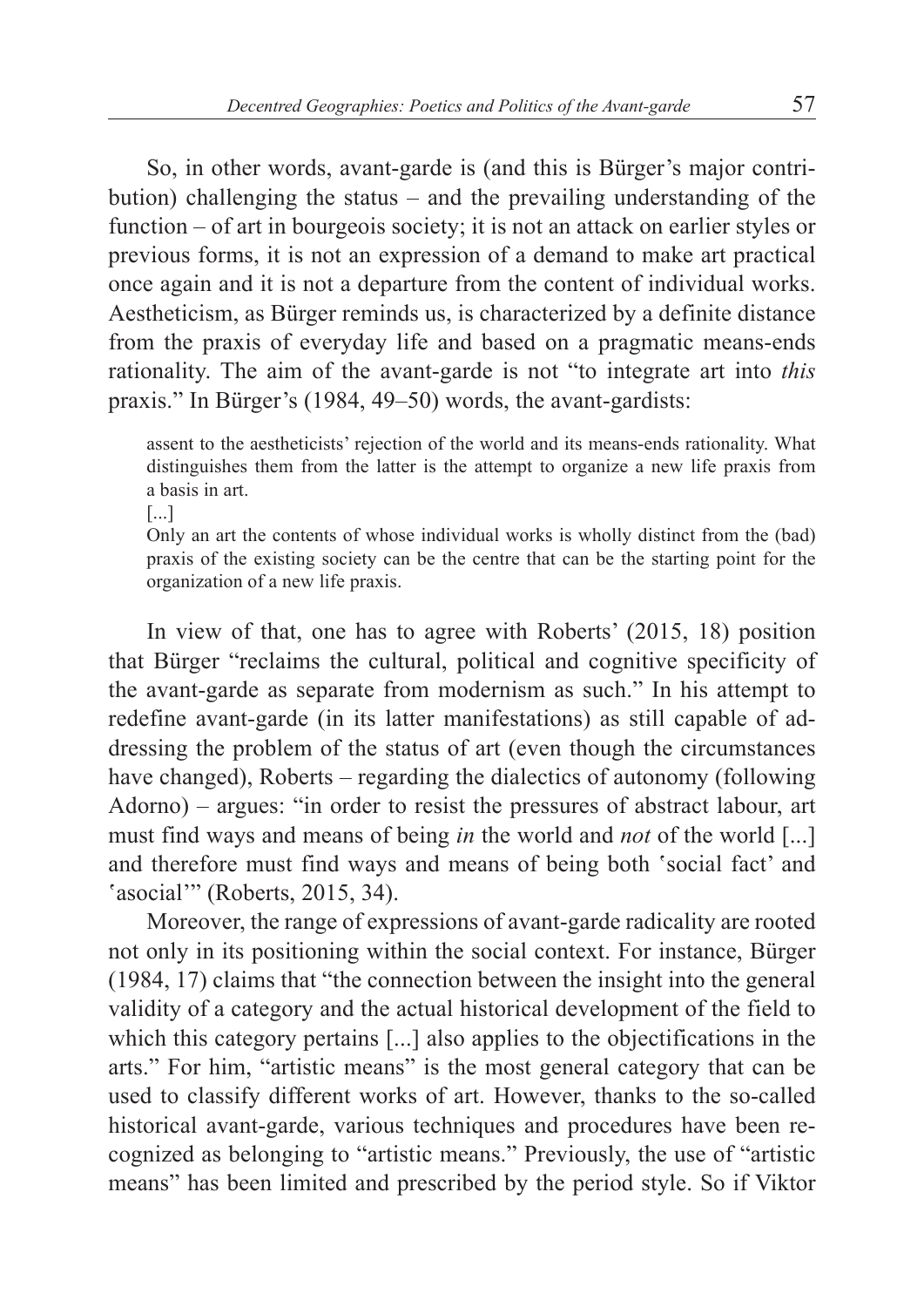Shklovsky, according to Bürger, regards *defamiliarization* (or estrangement) as an artistic technique, "recognition that this category is a general one is made possible by the circumstance that in the historical avant-garde movements, shocking the recipient becomes the dominant principle of artistic intent" (Bürger, 1984, 18). In other words, by becoming the dominant artistic technique, defamiliarization can be established as a general category. The consequences and effects of such reconceptualization of artistic practice and reception (proposed by Shklovsky) are, for Bürger, far-reaching and crucial, not only in defining theoretical premises of the avant-garde, but also in changing (in fact, inverting) the temporal perspective of art history and (possibly) literary history:

It is my thesis that certain general categories of the work of art were first made recognizable in their generality by the avant-garde, that it is consequently from the standpoint of the avant-garde that the preceding phases in the development of art as a phenomenon in bourgeois society can be understood, and that it is an error to proceed inversely, by approaching the avant-garde via the earlier phases of art (Bürger, 1984, 19).

However, this still does not explain the idea of decentred geographies of the avant-garde proposed by the title of this essay. According to Béatrice Joyeux-Prunel, the canonical account of art history has been derived "from a naïve idea of World history, made of three main presuppositions that are the core of the modernist tale: the first, that art history is a linear continuation of progress; the second, that innovation happens in one 'centre' that decides what time it is – a Greenwich meridian of modernity; and lastly, that the peripheries of this centre remain deemed to imitation, borrowing, or influence" (Joyeux-Prunel, 2015, 41). This canonical narrative, she explains, is "based on the assumption that history was guided by a principle of progress and systematic negation, and that this progression took place in one single location" (Joyeux-Prunel, 2018, 1). This does not only mean that the centre-periphery dichotomy defines the concept of modernity, but also that such a conceptualization of art (and literary) history, beside introducing "aesthetics as monoliths," completely "omits avant-gardes born in remote areas"(Joyeux-Prunel, 2018, 2).<sup>6</sup> As Joyeux-Prunel reminds us,

 $6$  In addition, Joyeux-Prunel (2018, 2) explains: "It also justifies the international domination of a small Parisian elite who are seen as the model of cultural, ethical, and political progress in the history of modern art and culture. [...] Finally, the idea of Parisian centrality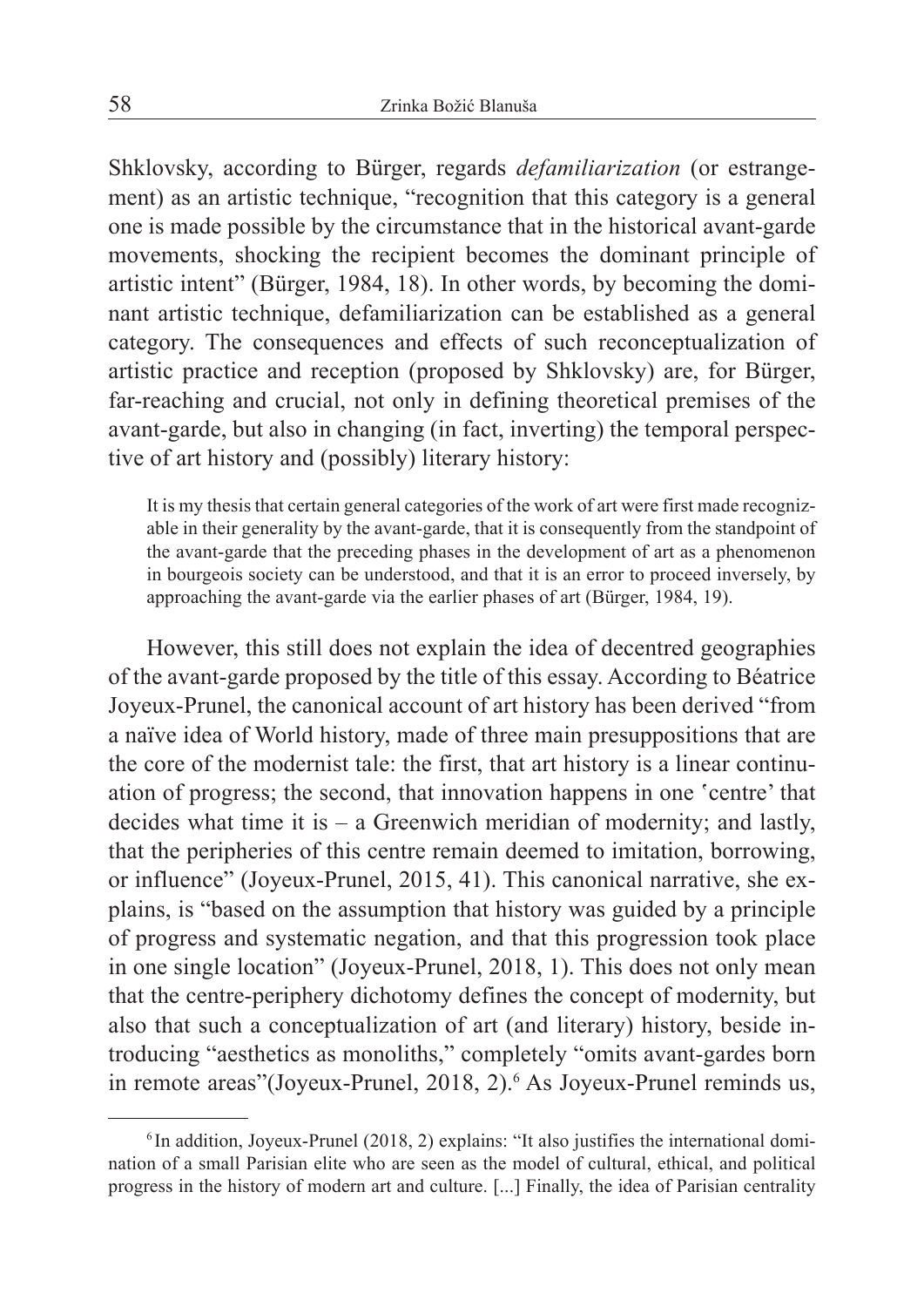"the recognition and institutionalisation of Modernism was closely tied with a collective endeavour" of social, artistic and intellectual elites "to gain centrality," as indeed was the case everywhere: in Europe, the United States, Latin America, the Middle East and Asia (Joyeux-Prunel, 2015, 45). In her view, around 1900, the centre of modernity was not represented by a single city, such as Paris, but in fact constituted "a social network," an exclusive group, a special class of rich cosmopolitan collectors "who could afford to travel" and visit numerous exhibitions and Salons.7 Every artist who wanted to be internationally recognized, Joyeux-Prunel (2015, 49) explains, "had to closely follow this pattern." It is therefore completely understandable that the impetus for the international reaction against this system sprang from the revolt of "young artists from socially lower strata, who didn't pass the 'social exam' required to enter the networks of modern art." The appearance of various avant-gardes in different parts of Europe were all a reaction against the "hegemony of an internationally marketed modern art that was dominated and produced by and for socially cosmopolitan elite that they could not even imagine reaching." According to Joyeux-Prunel (2015, 49), the explosion of avant-gardes "that were for the most part anti-elitist, anti-cosmopolitan, and locally oriented, is a structural historical fact all over Europe around 1905–1908 and cannot be reduced to the shallow explanation of Parisian influence."

However, adopting Bourdieu's concept of social field, Joyeux-Prunel argues that, in terms of the historical account of the avant-garde, this field has been structured by mobility. In her opinion, it has always been an

in the history of modernism before 1940 is a prerequisite for the idea that New York 'stole' modernism from Paris after the 1940s – an interpretation of the global history of art that relies almost exclusively on sources from New York. According to this assumption, Europe invented nothing new after the 1940s. Neither did anywhere else, in particular the eastern side of the Iron Curtain and Latin America, not to mention the African, Asian or Austral 'no man's land'".

<sup>&</sup>lt;sup>7</sup> "Those collectors, such as the German Count Harry Kessler, could be in Brussels in February, in Paris in the spring, summer in Venice, and go to Berlin for the fall, then back to Paris again for the *Salon d'Automne* after 1903. The Modern Elite and their painters met also regularly in important places of leisure such as Venice, the Normandy coast, Baden-Baden in Germany, or the *Côte d'Azur*. They gathered in private salons located in the rich cosmopolitan areas of the main European capital cities, such as the Parisian *Faubourg*, or the Berlin *Tiergarten*. Everyone could speak French and English, meet celebrated modern artists, order one's portrait and visit elite exhibitions" (Joyeux-Prunel, 2015, 49).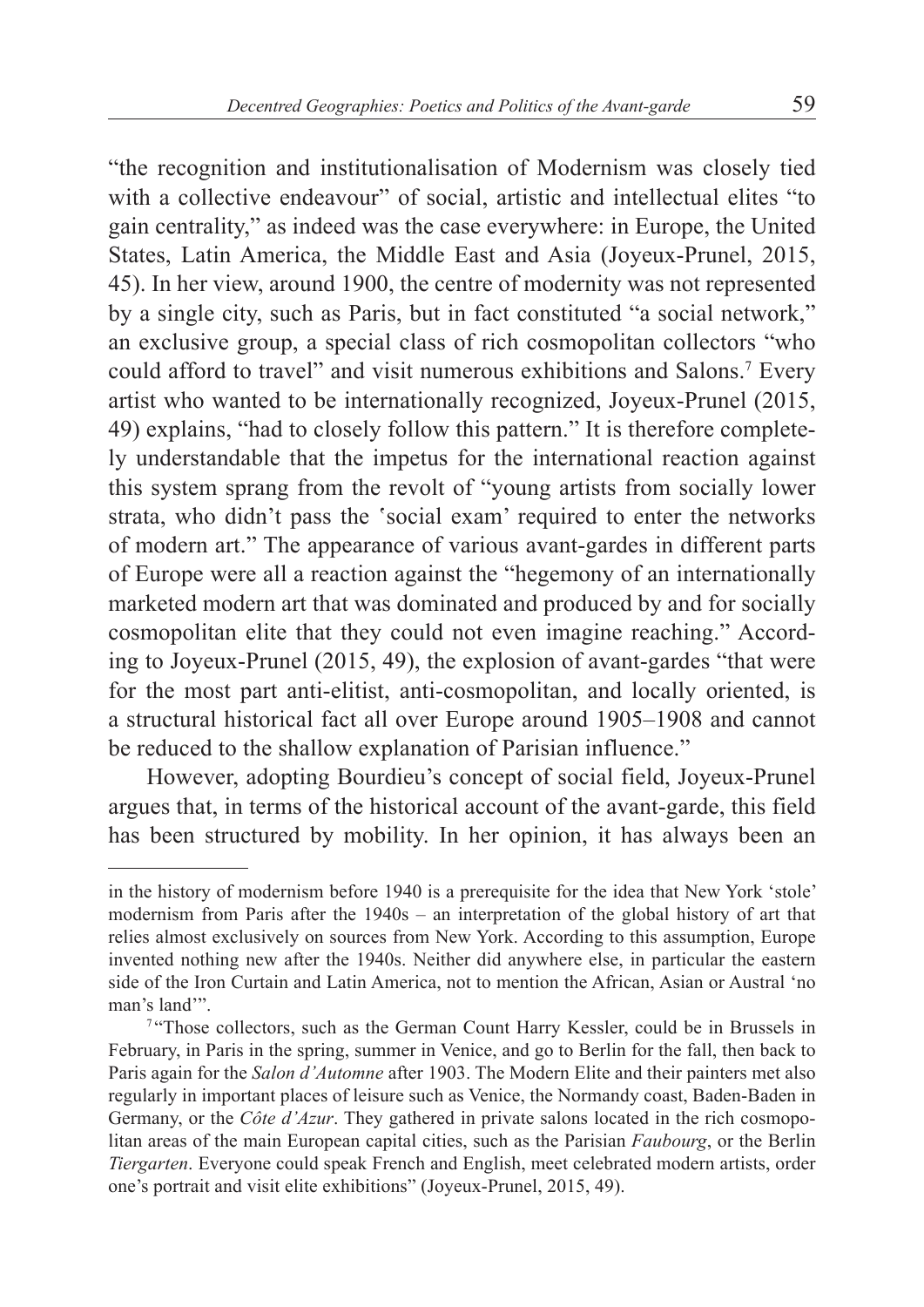international field which is why by "focusing on the circulation of avant- -garde-artists and their works, as well as the social, economic, financial, geopolitical, and colonial bases of these circulations, and on the cultural transfers and resemanticizations that took place in the circulation, we can understand how some groups, artists, stories, and centres managed to establish themselves better than others" (Joyeux-Prunel, 2018, 2). In her circulatory approach, Joyeux-Prunel (2018, 3) demonstrates how Paris in the 1920s isolated itself from the international avant-garde, "unlike Germany and Central Europe, which were more open." In fact, according to her, Paris became a global centre of avant-garde circulation only in the mid-1930s. Focusing on biographical data – analysing the references and preferences of the most important artistic figures of the period, examining their trajectories and offering an exhaustive and comprehensive cartography of the foundation of modernist and avant-garde journals in the 1920s – Joyeux-Prunel (2015) challenges the idea of centrality of Paris. Faced with a rather exclusive environment, she writes, foreign artists left Paris in order to find more open and suitable places in which to establish themselves. They "decided to go where artistic innovation was thriving" (Joyeux-Prunel, 2018, 6) – to Berlin, Weimar and Hanover: to Central and Eastern Europe:

Whereas Parisian market was focused on unique works and signatures, the new European cities formed an integrated chain of schools (such as Bauhaus and its Hungarian equivalent), workshops, and shops, which led to orders of architectural designs and decorations. The work was then collective. The aim was to pass on, serve, and make oneself understood.

In other words, the so-called peripheries were more open to revolutionary experiments – to innovations and challenges – than the artistic capital. Therefore, one has to agree with Joyeux-Prunel's definition of the inter-war European avant-garde as polycentric: "Whereas the avant-garde journals related to the Dadaist vogue were buried in Paris in 1922, they abounded in Cologne, Hanover, Zurich, and Berlin, and in Cracow, Munich, Vienna, Prague, and Zagreb" (Joyeux-Prunel, 2018, 6). In fact, the Parisian artistic circles "did not even seem to have the *desire* any longer to be avant-garde" (Joyeux-Prunel, 2018, 7). On the other hand, European avant-gardes were more and more aware that "they had to reclaim public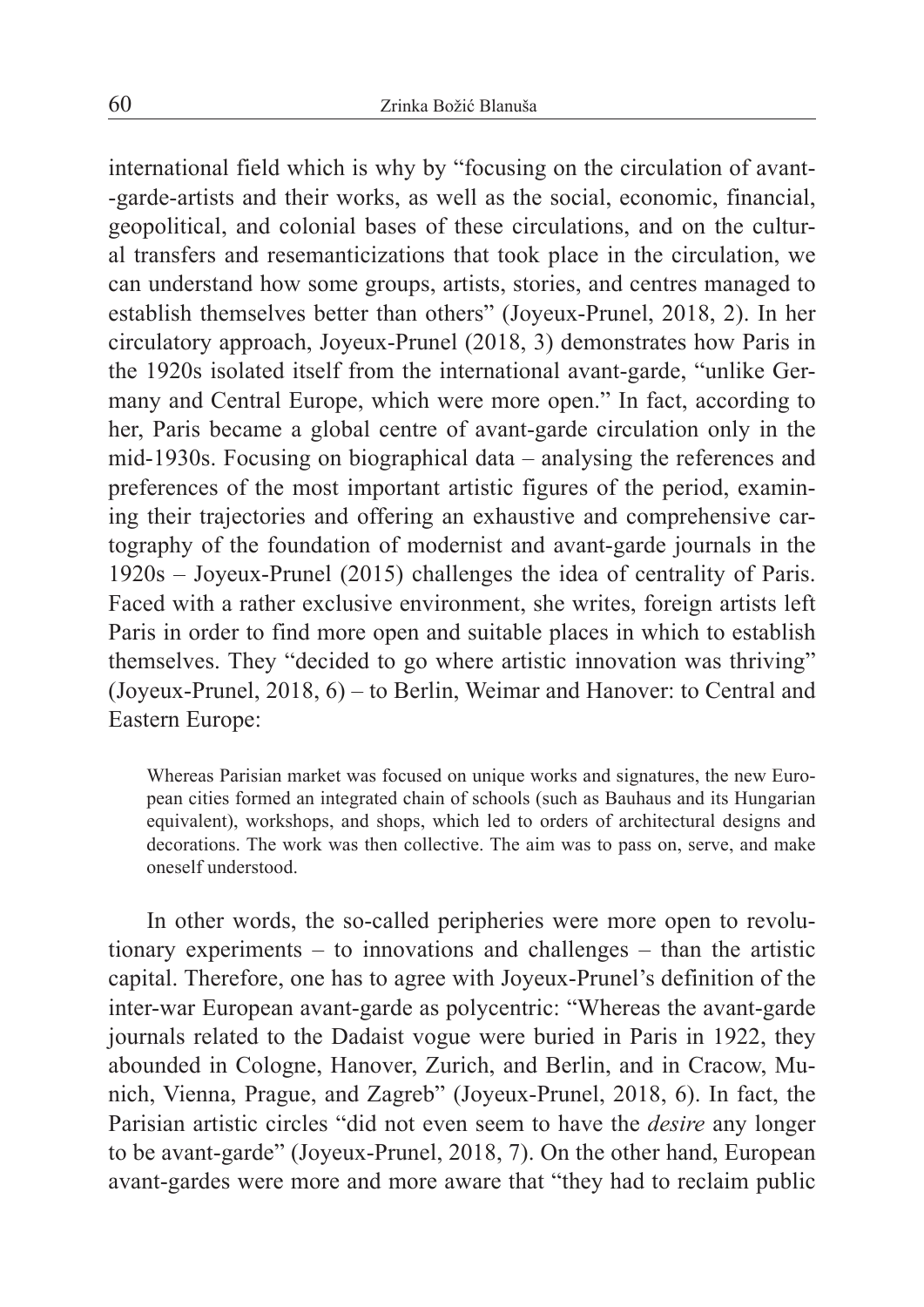space over one another" (Joyeux-Prunel, 2015, 50): this led to a special kind of rivalry, which is why, for instance, Futurists "openly used nationalist mottos, published their manifestos in many different places, and travelled all over Europe to organize thunderous performances and exhibitions" (Joyeux-Prunel, 2015, 50).

In my opinion, avant-garde in its various forms (artistic, literary, political) and radical expressions not only challenge the bourgeois understanding of the function of art but also introduce the idea of a decentred geography of world literature, thereby promoting polycentric understandings of literary and art history. Various groups advancing specific programmes have emerged simultaneously in centres and peripheries, or semi-peripheries, with the same radical demand to challenge the institution of art, to reject the ideologized concept of autonomy, in attempt to change the present. Let us recall the proclamation of Filippo Tommaso Marinetti (2009, 51) in the *Manifesto of Futurism*:

We stand on the last promontory of the centuries!… Why should we look back over our shoulders, when we intend to breach the mysterious doors of the Impossible? Time and Space died yesterday. We already live in the absolute, for we have already created velocity which is eternal and omnipresent.

It is precisely this omnipresence, polycentrism and simultaneity that defines the spatiotemporality of the avant-garde. Progressive movements all over Europe shared the same belief in the authority and power of art to change the world and to shape a new society. As Mansbach (1990, 7) has emphasized, the agenda was the same "whether the particular movement was Dutch, German, Italian, or French; and paradoxically, it was especially true for those artists and cultural movements that emerged on the eastern periphery of industrialized Europe, where 'modernity,' 'progressivism,' and 'development' existed more forcefully in imagination and desire that in social and material fact." It is as if, by being more radical in their demands, the progressivist artistic and literary movements on the peripheries were trying to compensate for the belatedness of modernization in their domestic contexts. According to Mansbach (1990, 7): "From their geographically peripheral standpoint – with the advantages and liabilities that distance affords – and with heightened awareness of their respective cultural traditions, the Central and Eastern European movements were in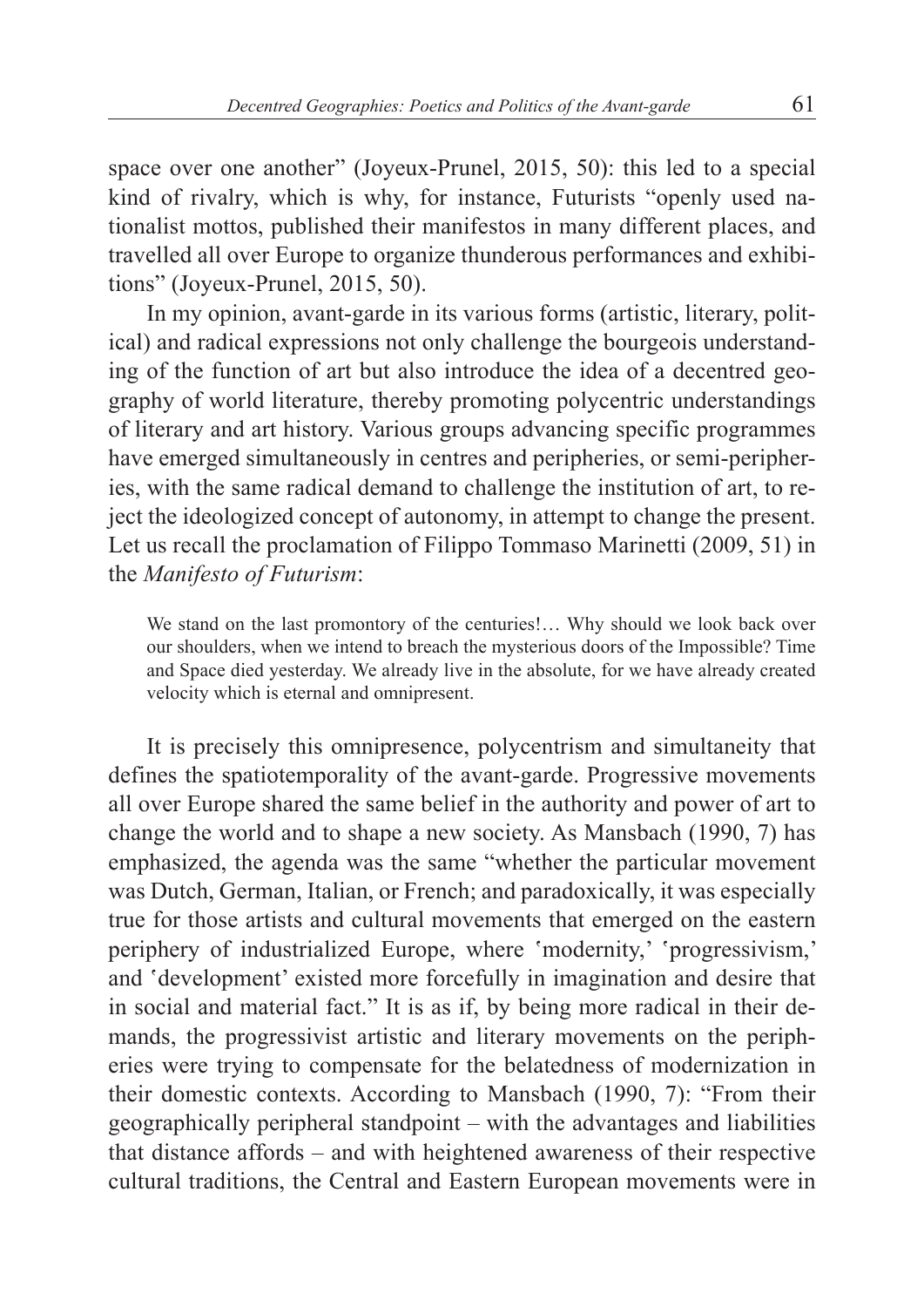a unique position to contribute significantly to the development of modern art, aesthetics, and art history." In fact, by informing the Western artistic community of "the new visions being articulated on the eastern periphery of Europe, the small-circulation reviews and periodicals succeeded in integrating the signal contributions of the avant-garde of Eastern Europe into the mainstream of modern art." By casting aside the difference between centre and periphery – and introducing politics of simultaneity – the avant-garde was a unique movement in the geopolitical history of art (and literature): a true expression of democracy.<sup>8</sup>

Instead of a conclusion, this paper will end with an illustration from the so-called periphery. In the 1920s, *Zenit* was the seminal avant-garde journal in the new Balkan state – the Kingdom of Serbs, Croats and Slovenes (later renamed as the Kingdom of Yugoslavia). Artistic and intellectual activity in this new state was concentrated in the former provincial centres of the Austro-Hungarian Empire (Ljubljana, Zagreb and Novi Sad), as well as in the new capital Belgrade. *Zenit*, initiated in 1921 by the poet and critic Ljubomir Micić, "was published until 1923 in Zagreb, then transferred to Belgrade for what was hoped to be a more sympathetic environment" (Subotić, 1990b, 21).<sup>9</sup> For Micić, *Zenit* was a media for presenting and propagating the programme of Zenitism and a means "for establishing a direct link with international avant-garde artists, movements and magazines" (Šimičić, 2003, 298). Programmatically heterogeneous (combining Cubism, Futurism, and Expressionism), the international character of the

<sup>&</sup>lt;sup>8</sup> "Each in its own time, these movements and their leading personalities were well--known and remarkably well represented in the myriad of 'little reviews' that were published through-out Europe (and America). Thus, *Die Aktion*, *De Stijl*, *L'Esprit Nouveau*, *Der Sturm*, and *Broom*, to mention only few Western reviews, publicized the progressive poets and artists of Eastern and Central Europe; and the editors of Eastern European avant-garde publications – *Ma* (Budapest and Vienna), *Disk* and *Pasmo* (Prague), *Contimporanul* (Bucharest), and *Zenit* (Zagreb and Belgrade), among the most well-known – reciprocated by publishing and fostering an appreciation of Western advanced art among their own readers. The resultant cross-fertilization of the avant-garde was fully international and extended modern art's reach from Petrograd to Paris and well beyond" (Mansbach, 1990, 7).

<sup>9</sup>However, even in Belgrade, Subotić (1990a, 15) writes, "Micić encountered opposition to Zenit's alleged 'Bolshevik propaganda and [its] appeal to citizens to [foment] a socialist revolution.' After forty-three issues, the review was finally proscribed by the authorities in December 1926." Subotić refers to "Zenitizam kroz prizmu marksizma" in an article published in 1926 in *Zenit* by M. Rasinov, who was in fact, Subotić claims, Micić himself.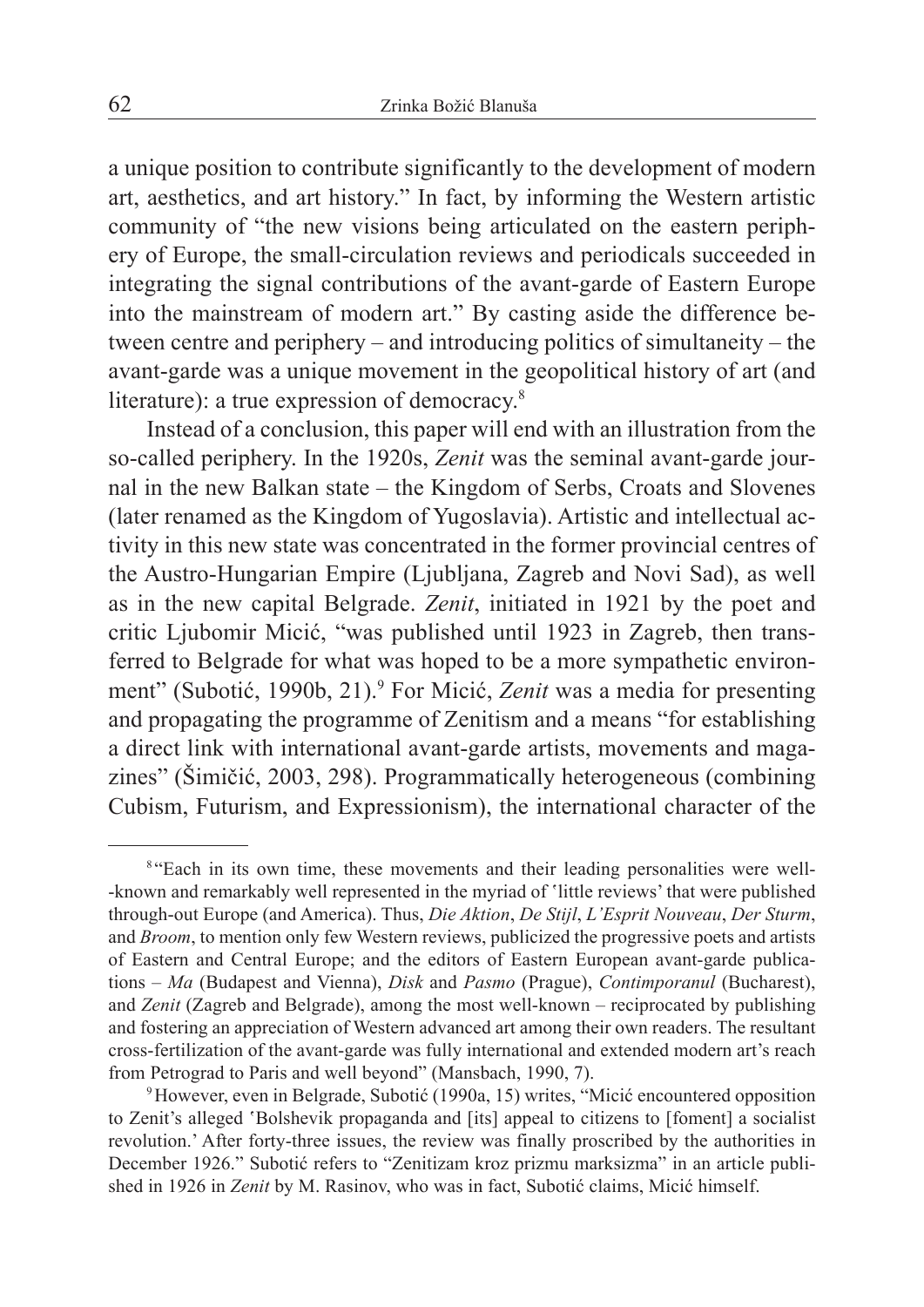periodical was achieved through collaboration with famous writers and visual artists (Marinetti, Mayakovsky, Blok, Esenin, Khlebnikov, Kandinsky, Malevich, Gropius, Kassák, etc.) and by publishing works of avant- -garde poetry, prose and theatre as well as articles on the latest artistic and literary developments in their original languages (French, Russian, English, German, Hungarian, Flemish and even Esperanto).<sup>10</sup> Clearly, the purpose of *Zenit*, Irina Subotić (1990b, 21) claims, was to "articulate the cause for international modernism consistent with the perceived needs of indigenous Yugoslav culture." However, despite its anti-traditionalist stance, "Zenitism acknowledged indigenous roots, which it believed, could introduce fresh blood and awaken healthy, young, original and forceful tissue in a fatigued and war-exhausted European civilization" (Subotić, 1990a, 15). As Glisic and Vujosevic (2016, 719) explain, as a product of two major tendencies that shaped Yugoslav cultural space in the 1920s, *the Balkanist discourse* and *European avant-garde rhetoric*, Zenitism "saw itself as a unique contributor to the Yugoslav idea using the avant-garde language of irrelevance, iconoclasm and provocation to challenge the asymmetric East-West power dynamic and to subvert dominant stereotypes about Balkan-Slavic 'barbaric' Orient." Being simultaneously an ex First World War soldier and an avant-garde artist, Micić attempted to subvert the Eurocentric stance of intellectual, artistic, and political history: "In Zenitist texts this view would be expressed in a famous reversal of the ancient myth of the *Rape of Europa*, with Europe cast as the rapist in the guise of an old syphilitic whore preying upon the young Balkans" (Glisic, Vujosevic, 2016, 722). The imagined figure of Barbarogenius, an embodiment of "the primitive, young, ingenious, and dynamic spirit of the Balkans" has been introduced by Micić himself to oppose "the decrepit, morally bankrupt and creatively impotent European civilization" (Glisic, Vujosevic, 2016, 723). In fact, as Micić (1922) proclaimed in one of his programmatic texts, "the raw energy of the Balkans should be used 'to Balkanize Europe,' to instil new energy into its listless culture, and to reverse the traditional process

<sup>&</sup>lt;sup>10 "[...]</sup> *Zenit* appeared on the international scene at the beginning of 1921 and quickly was included in the family of the most reputable avant-garde reviews of the time, such as *Der Sturm*, *Het Overzicht*, *L'Esprit Nouveau*, *Ma*, *Blok*, *Devetsil*, *Vešč-Objet-Gegenstand*, *Contimporanul* and *7 Arts*" (Subotić, 1990a, 15).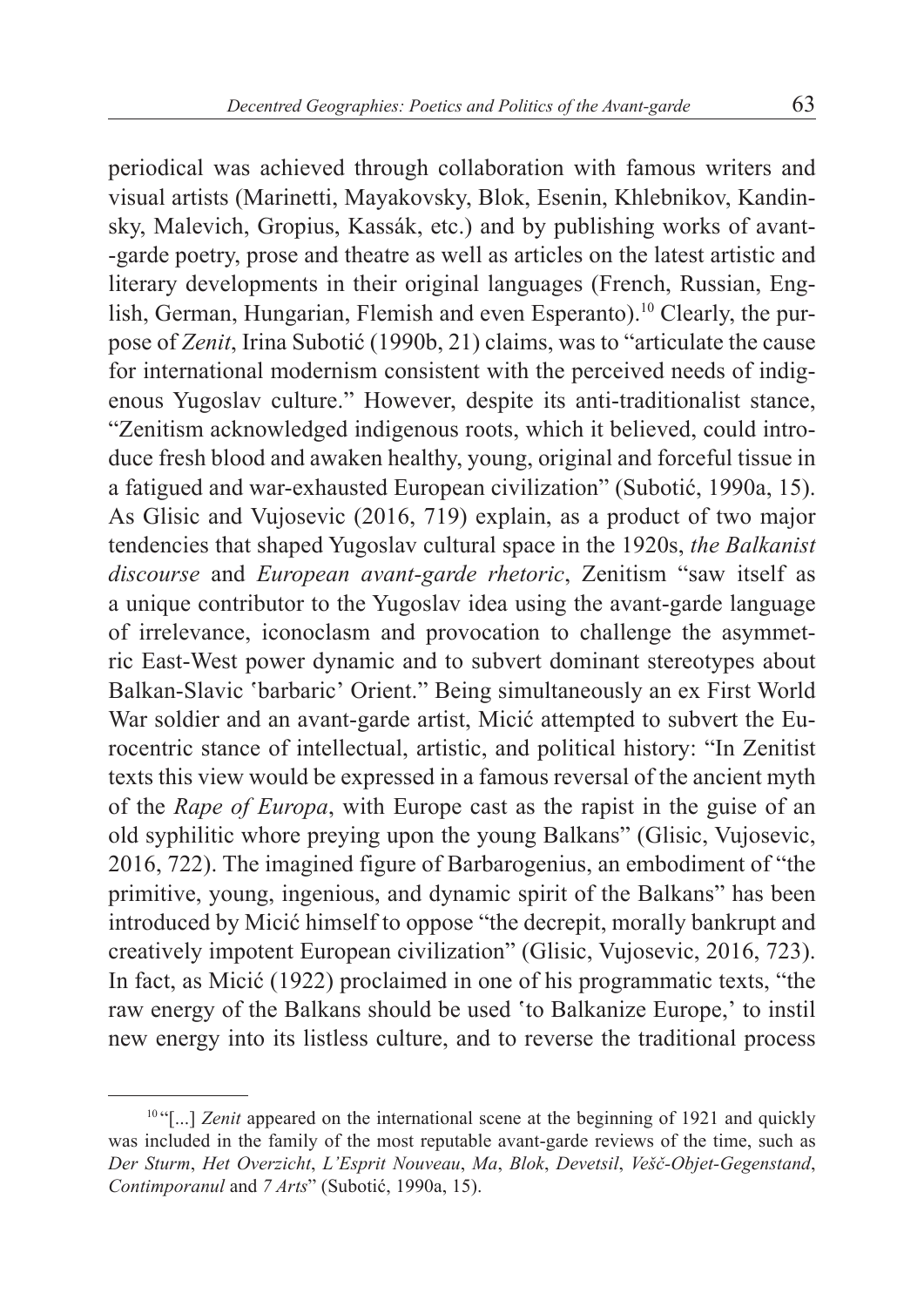of 'Europeanizing the Balkans'" (Glisic, Vujosevic, 2016, 723). Glisic and Vujosevic conclude:

The Zenitist ʽBalkanization' of Europe was designed as an act through which Europe would come to mirror the Balkan Peninsula. By this process, the role of the Balkans as imitator of imposed European models would be replaced by European imitation of the Balkan ethos by transforming Europe into a fragmented continent and a cultural war zone in which a host of militant factions would fight for domination. Was it not Balkanization, thus defined, that was the very foundation of European avant-gardes? Micić did not have to go any further than to present the competing avant-garde movements on one platform to demonstrate the familiar patterns of the Balkan stereotype in the very midst of the Western avant-garde scene: both were rebellious, factional, and aggressive, as stereotypes would have it (Glisic, Vujosevic, 2016, 728).

The heterogeneity of the Zenitist project, visible in its editorial approach as well as in its programmatic diversity, is just one specific illustration of how the avant-garde works: it opens spaces, establishes relations, enables cacophony, disrupts domination, decentres maps and rearranges power relations.

As a unique movement in the history of world literature, one should not be surprised that generations have repeatedly (and maybe desperately) attempted to relive avant-garde (in the 1960s as neo-avant-garde in various parts of the world, in the 1980s as retro-avant-garde in Yugoslavia) simultaneously in the so-called centres and the so-called peripheries. Power relations within literary space are not permanent which is why, according to Pascale Casanova (2004, 175), "the only genuine history of literature is one that describes the revolts, assaults upon authority, manifestos, inventions of new forms of languages." The purpose of this text was to demonstrate that no one has the monopoly to radicality. This is why rethinking avant-garde in relation to world literature and world literature in relation to avant-garde requires taking three radical concepts – *progress*, *simultaneity*, and *polycentrism* into account.

## **References**

Arac, J. (2002). *Anglo-Globalism?*. "New Left Review" vol. 2, no. 16. Braudel, F. (1992). *Civilization and Capitalism: 15th–18th Century*: *The Perspective of the World.* Vol 3. Trans. S. Reynolds. Berkley: University of California Press.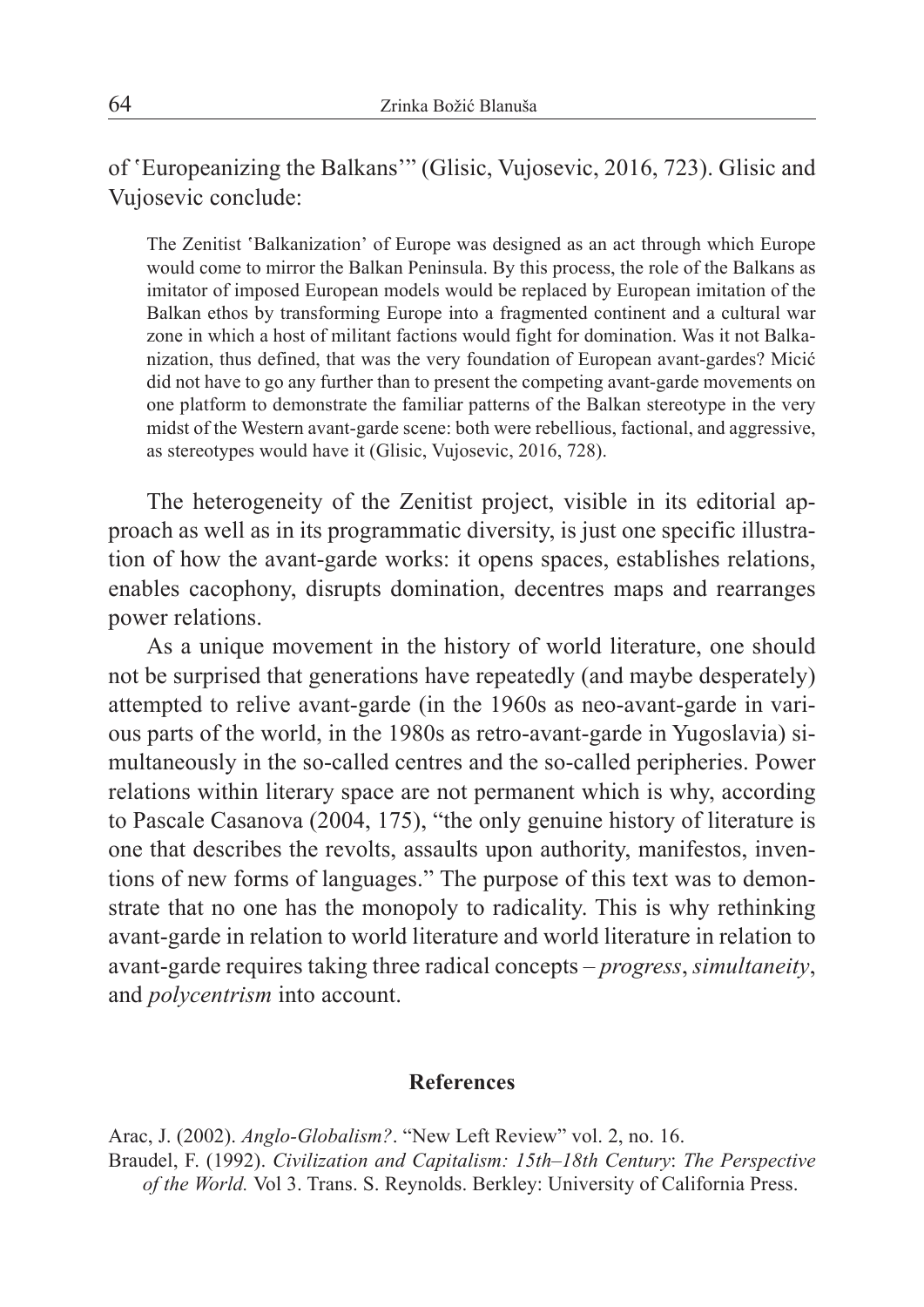- Bürger, P. (1984). *Theory of the Avant-garde*. Minneapolis: University of Minnesota Press.
- Casanova, P. (2004). *The World Republic of Letters.* Cambridge Massachusetts: Harvard University Press.
- Damrosch, D. (2003a). *World Literature, National Contexts*. "Modern Philology" vol. 100, no. 4, pp. 512–531. https://doi.org/10.1086/379981.
- Damrosch, D. (2003b). *What is World Literature?* New Jersey: Princeton University Press. https://doi.org/10.1515/9780691188645.
- Doorman, M. (2003). *Art in Progress: APhilosophical Response to the End of the Avant-garde*. Amsterdam: Amsterdam University Press. https://doi.org/10.5117/9789053565858.
- Even-Zohar I. (1990). *Laws of Literary Interference*. "Poetics Today", pp. 54–62.
- Glisic, I., Vujosevic, T. (2016). *I am Barbarogenius: Yugoslav Zenitism of the 1920s and the Limits of Performativity*. "Slavic and East European Journal" vol. 60, no. 4, pp. 718–743.
- Joyeux-Prunel, B. (2015). *Provincializing Paris. The Centre-Periphery Narrative of Modern Art in Light of Quantitative and Transnational Approaches*. "Artl@s Bulletin" vol. 4, no. 1, pp. 40–64.
- Joyeux-Prunel, B. (2018). *Peripheral Circulations, Transient Centralities: The International Geography of the Avant-gardes in the Interwar Period (1918–1940)*. "Visual Resources". https://doi.org/10.1080/01973762.2018.1476013.
- Klobucka, A. (1997). *Theorizing the European Periphery*. "Symploke" vol. 5, no. 1/2 pp. 119–135. https://doi.org/10.1353/sym.2005.0061.
- Koselleck, R. (2004). *Futures Past: On the Semantics of Historical Time*. Trans. K. Tribe. New York: Columbia University Press.
- Mansbach, S.A. (1990). *From Leningrad to Ljubljana: The Supressed Avant-gardes of East-Central and Eastern Europe during the Early Twentieth Century*. "Art Journal" vol. 49, no. 1, pp. 7–8. https://doi.org/10.2307/777174, https://doi.org/10.1080/ 00043249.1990.10792661.
- Marinetti, F.T. (2009). *The Founding and Manifesto of Futurism*. In: *Futurism: An Anthology.* Eds L. Rainey, Ch. Poggi, L. Wittman, New Haven–London: Yale University Press.
- Moretti, F. (1998). *Atlas of the European Novel 1800–1900*. London–New York: Verso.
- Moretti, F. (2000). *Conjectures on World Literature*. "New Left Review" no 1, pp. 54–68.
- Moretti, F. (2013). *More Conjectures*. *Distant Reading.* London–New York: Verso.
- Murphy, R. (2004). *Theorizing the Avant-garde: Modernism, Expressionism and the Problem of Postmodernity.* Cambridge: Cambridge University Press.
- Petrusewicz, M. (2019). *Rethinking Centre and Periphery in Historical Analysis: Land-based Modernization as an Alternative Model from the Peripheries*. In: *Re- -Mapping Centre and Periphery: Asymmetrical Encounters in European and Global Contexts.* Eds T. Hauswedel, A. Körner, U. Tiedau, London: UCL Press. https:// doi.org/10.2307/j.ctv550cmg.4.
- Pizer, J. (2012). *Johann Wolfgang von Goethe: Origins and Relevance of* Weltliteratur.